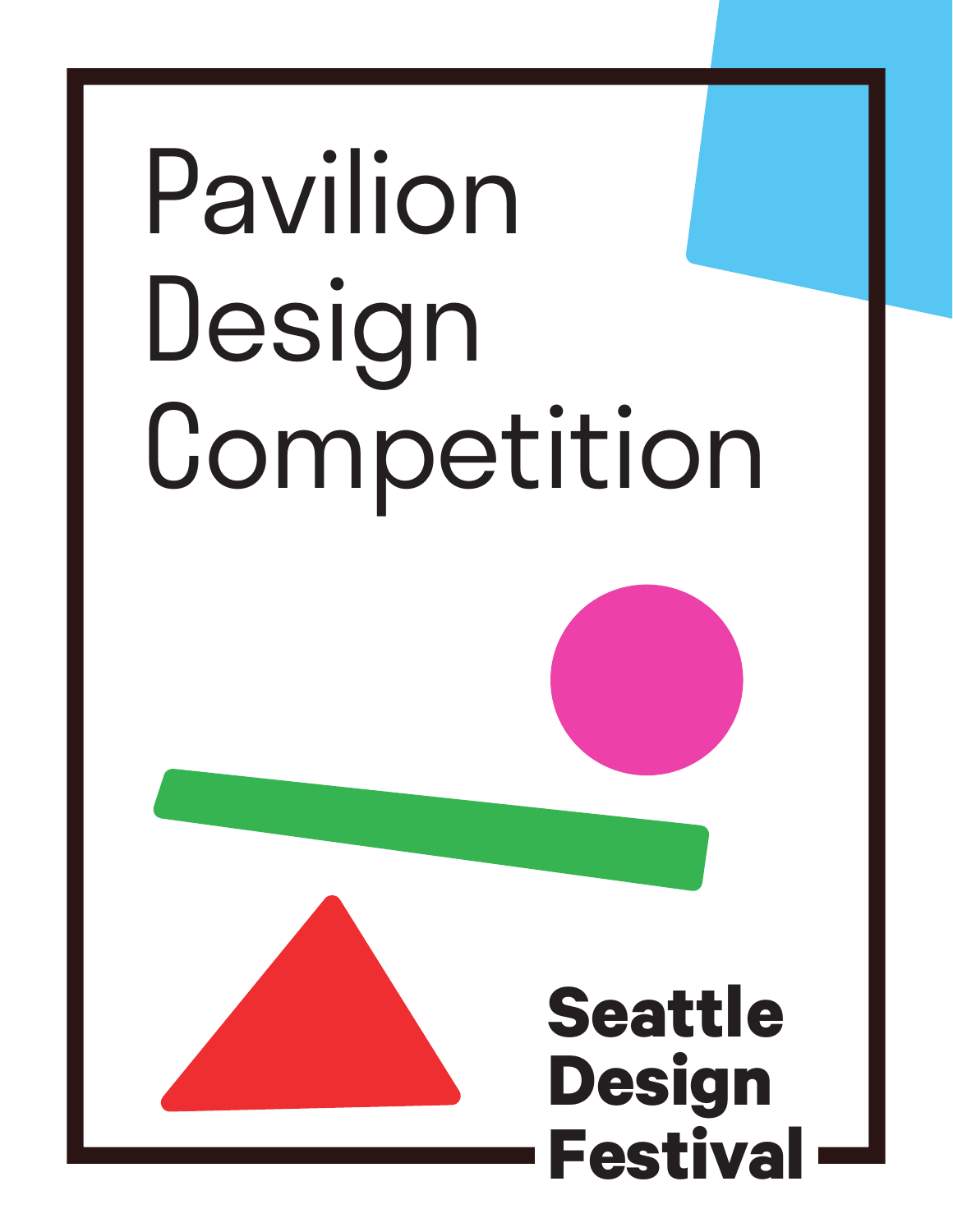# **The Competition**

## Presented by The Seattle Design Festival

### **Introduction**

The Seattle Design Festival (SDF) is a platform for bold design conversations. We believe that design is for everyone and that inclusive co-design practices are essential to shaping an equitable Seattle. We are multidisciplinary, socially engaged and civic minded. We collaborate with diverse communities, architects, designers, civic and business leaders, nonprofits, artists and activists to generate solutions to complex social, cultural and ecological challenges that affect all of us.

## **The Opportunity**

We invite multidisciplinary artists and designers to respond to this creative brief for a temporary central pavilion for the 2022 Seattle Design Festival. The pavilion will greet Festival attendees and serve as an idea hub for pop-up programming at the SDF Block Party. The pavilion should be designed in such a way as to allow all or portions of the design to be utilized as a visual anchor at other Festival events, such as the Sneak Peek and Closing Party.

### **Design Guidelines**

#### **Pavilion design must:**

- Provide shelter and signage opportunities for the Seattle Design Festival information booth.
- Be lightweight and modular in design (flat-pack preferable).
- Be a minimum of 15x15 feet but no larger than 20x20.
- Be waterproof and weatherproof. The Seattle Design Festival takes place rain or shine.
- Have no lasting physical impact on the site, be free standing.
- Reflect the aesthetic and energy of SDF

#### **Special design features may include:**

- Integration of one regular 20 amp/120V circuit, if the design requires electrical needs.
- Maker-space surfaces, to encourage engagement.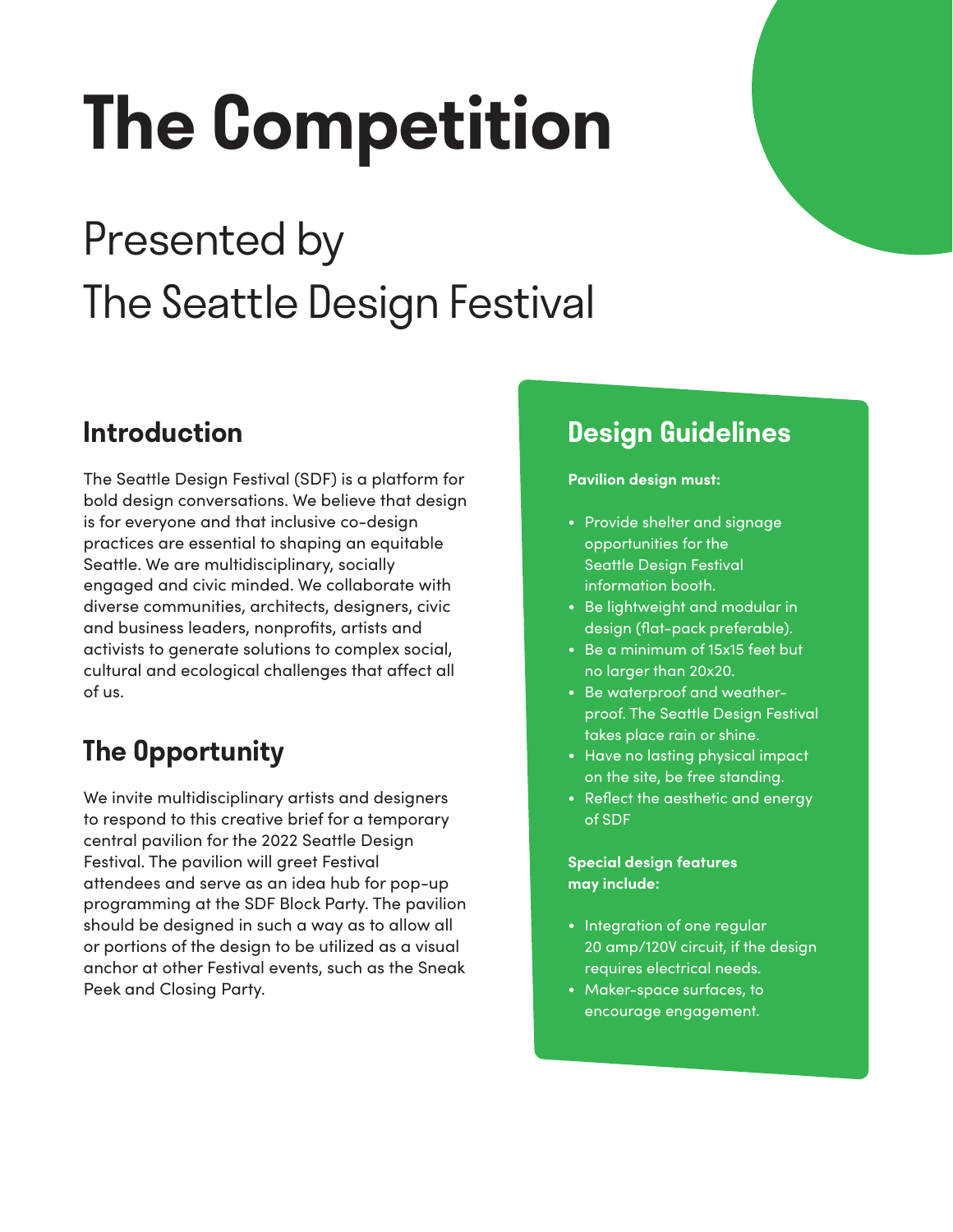## **Evaluation Criteria**

Our jury will consist of key Festival stakeholders, including representatives from the SDF Council and Festival planning team. The jury will evaluate proposals based on:

- Quality of submitted work and past work examples
- Ability of the proposal to be executed within the budget and timeline
- Ability of the proposal to meet public safety and environmental issues
- Compliance to guidelines and submission requirements
- Description of project benefits, including if/how the public can be involved in the construction and/or public interaction with the completed work

### **Who should submit?**

Creative thinkers who are interested in engaging the broader Seattle community in design. The competition is open to established and emerging design teams and individuals. Multidisciplinary teams are strongly encouraged. Possibilities include: architects, UX designers, civic leaders, educators, landscape designers, industrial designers, urban planners, design strategists, graphic designers, non-profit leaders, students or community groups.



#### **Funding & Recognition**

One proposal will be granted \$10,000 to cover design hours, materials, fabrication, and installation.

Our winner will be announced prior to, and recognized at, the annual Seattle Design Festival, the largest design event in the Pacific Northwest, gathering 30,000+ attendees annually. Winners are highly encouraged to attend the SDF Block Party in person in August 2022. Additionally, the winning design team will be featured online and in print publication.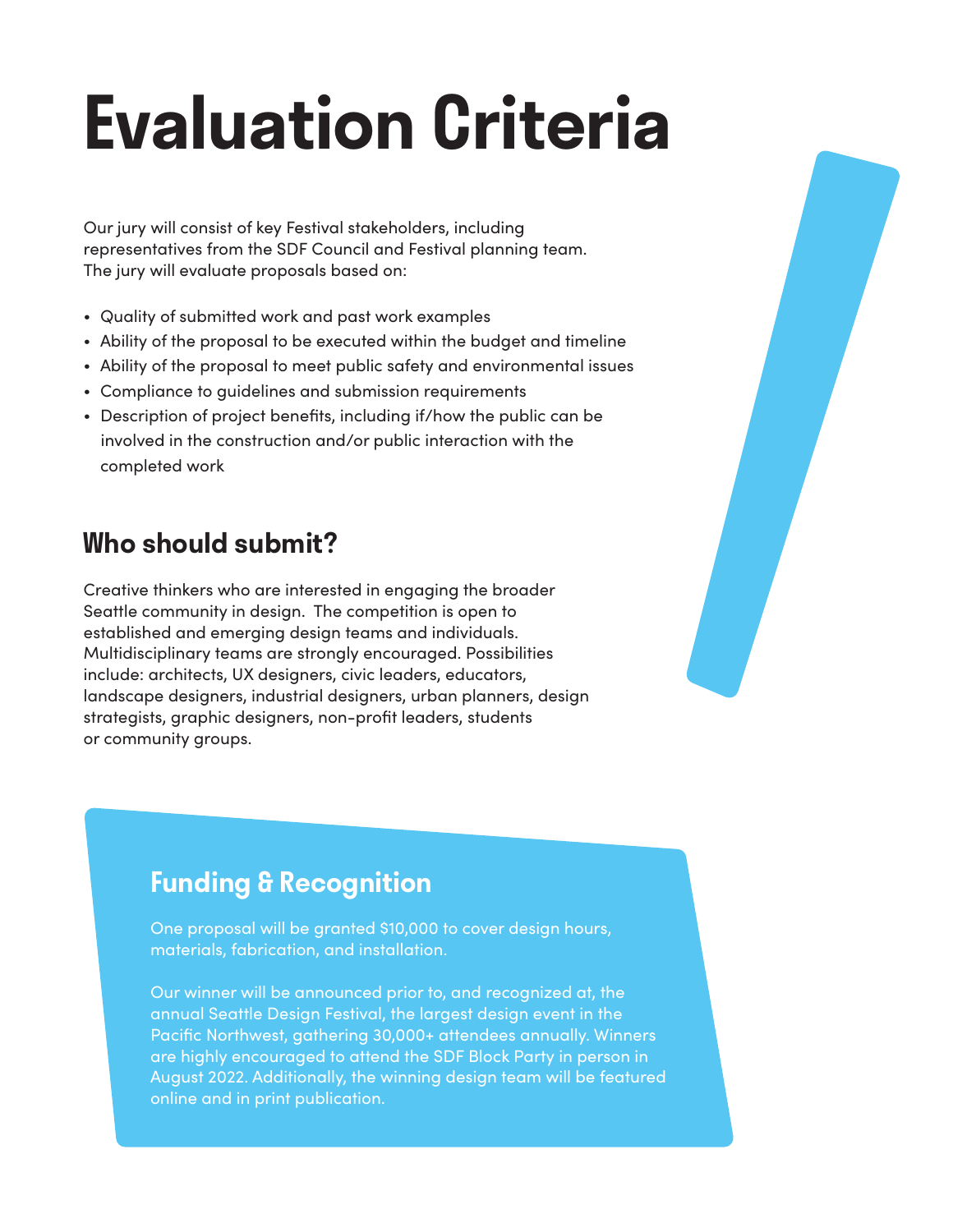# **Requirements**

Upon review of this creative brief and materials relating to the Seattle Design Festival, please prepare the following application. To apply, each designer (or design team) must submit the following materials by March 20, 2022 via the [SDF Submittable site](https://designinpublic.submittable.com/submit).

#### **Designer Responsibilities**

Design team is responsible for developing installation and de-installation instructions. Ongoing communication regarding project evolution and site needs. Proposal must reflect this.

Provide a portion of the pavilion design to anchor the Sneak Peek event on July 28.

Full Pavilion must be delivered to Lake Union Park, and installed by 7pm, August 19.

### **Submission Requirements**

#### **One consolidated PDF including:**

- **Narrative**
	- *Not to exceed 2 pages, including the following:*
	- Concept
	- Materials and methods of execution
	- Power/wiring plan (if applicable)
	- Public engagement: in the creation of the pavilion or public interaction with completed work

#### • **Proposal Sketch/Rendering**

*To include dimensions and multiple perspectives.*

#### • **Budget for fees and materials**

 *Please include a budget narrative with your proposal justifying your requested amount, including any secured matching funds for this installation.*

• **Resume**

*Not to exceed two pages of relevant experience*

#### • **Images of past work**

 *Please submit up to 5 digital images of generally similar previous work. Please include an image list with the following information for each photo. Title, year made, dimensions, materials, and short description.*